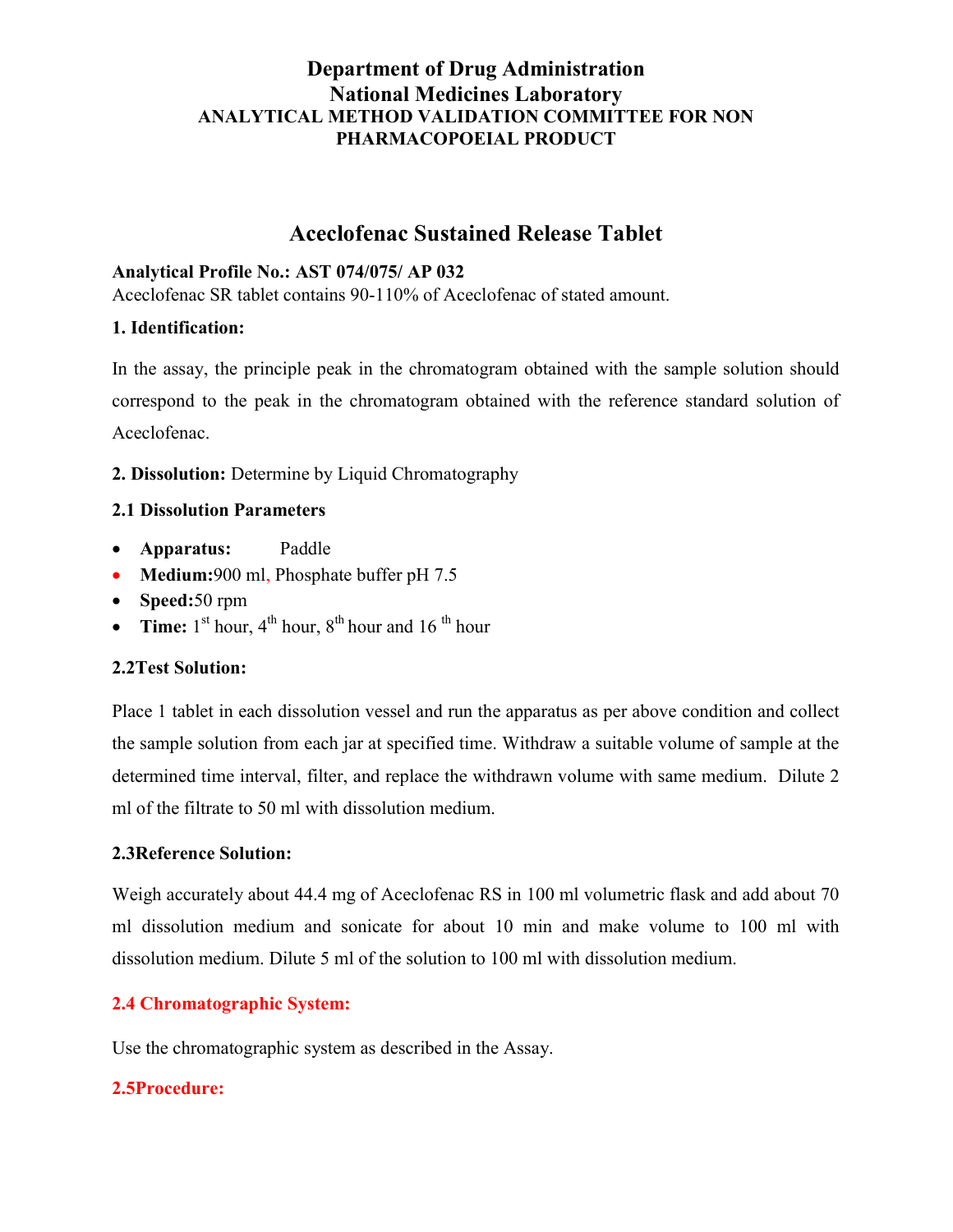# Department of Drug Administration National Medicines Laboratory ANALYTICAL METHOD VALIDATION COMMITTEE FOR NON PHARMACOPOEIAL PRODUCT

Proceed as described in assay, using 20 µl injection volumes. Calculate the release of the drug in each tablet.

#### 2.6 Limit:

 $1^{\rm st}$  hour - NMT 25% 4 th<sub>hour</sub> - 20 to 50  $\%$  $8^{th}$  hour - 50 to 80 % 16<sup>th</sup> hour - NLT 80 % of the stated amount

## 3. Assay:

3.1 Diluent: Water: Acetonitrile (45:55)

## 3.2TestSolution:

Weigh and powder 20 tablets.Weighpowder eq. to 100 mg of Aceclofenac in 100ml volumetric flask. Add about 70ml of Aceclofenac and sonicate for 10 minutes, make up the volume to 100 ml with Aceclofenac. Filter and dilute 5 ml of the filtrate to 50 ml with diluent. Filter the resulting solution through 0.22 micron nylon membrane filter.

## 3.3Reference Solution:

Weigh accurately about 25 mg of Aceclofenac RS in 25 ml volumetric flask and add about 15 ml of Acetonitrile and sonicate for about 10 min. Cool and make volume to 25 ml with Acetonitrile. Dilute 5 ml of the solution to 50 ml with diluents. Filter the resulting solution through 0.22 micron nylon membrane filter.

## 3.4 Chromatographic system

- Column:  $C18, (150*4.6 \text{ mm}), 5 \mu m$
- Flow rate:  $1.5 \text{ ml/min}$
- Injection volume:  $10 \mu l$
- Wavelength: 275 nm
- Column temperature: Ambient
- Detector: UV Detector

Mobile phase: Buffer:Acetonitrile (55:45)